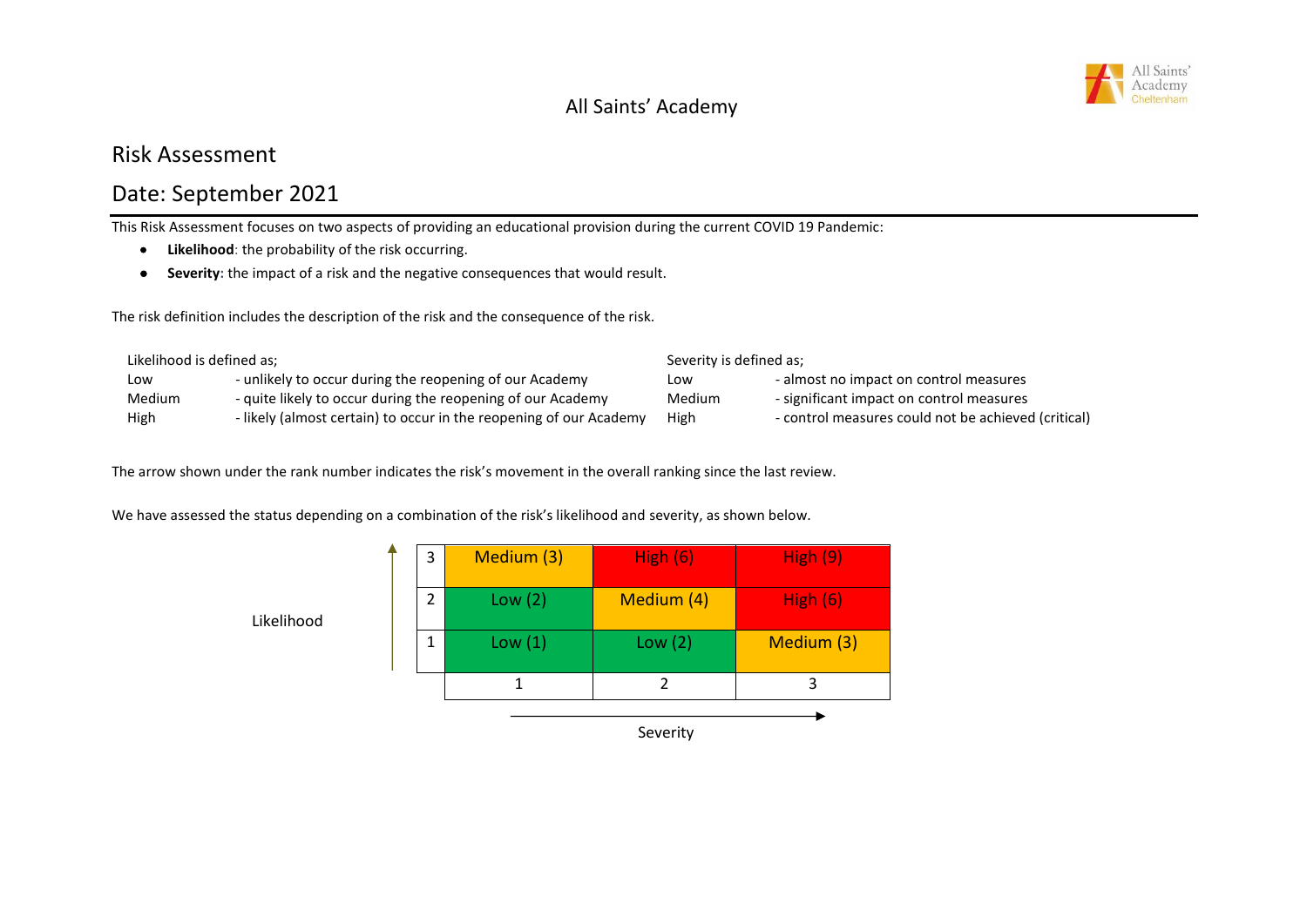# Risk Assessment

#### **COVID-19 Academy Risk Assessment**

|                                     |                                                                                                                                                     |                                                                                                         |                                                                                                                                                                                                                                                                                                                                                                                 |                | <b>Potential Risk</b> |                    |                                                                                                                                                                                                                                                                       |              | <b>Residual Risk</b> |                    |                           |                                                         |
|-------------------------------------|-----------------------------------------------------------------------------------------------------------------------------------------------------|---------------------------------------------------------------------------------------------------------|---------------------------------------------------------------------------------------------------------------------------------------------------------------------------------------------------------------------------------------------------------------------------------------------------------------------------------------------------------------------------------|----------------|-----------------------|--------------------|-----------------------------------------------------------------------------------------------------------------------------------------------------------------------------------------------------------------------------------------------------------------------|--------------|----------------------|--------------------|---------------------------|---------------------------------------------------------|
| .<br>2<br>Risk                      | What are the Risks?                                                                                                                                 | Who might be<br>harmed and how?                                                                         | <b>Existing Controls - What have</b><br>we planned to do?                                                                                                                                                                                                                                                                                                                       | Likelihood     | Severity              | <b>Risk Rating</b> | <b>Further Action Required -</b><br>How we could mitigate risk<br>further?                                                                                                                                                                                            | Likelihood   | Severity             | <b>Risk Rating</b> | Completion<br><b>Date</b> | Owner                                                   |
| 1<br>$\Leftrightarrow$              | Accommodating all year<br>groups on a full time basis<br>in accordance with the<br>latest government<br>recommended guidelines.<br>(September 2021) | <b>Students and Staff</b>                                                                               | Year group bubbles are suspended.<br>Full classes are now in place.<br>Face Masks are to be worn whilst<br>moving around inside the<br>Academy.<br>Corridors have chain linked barriers<br>installed to ensure students keep<br>to the left at all times.<br>Reinstate appropriate learning<br>spaces and entry and exit points<br>that are appropriate on the<br>Academy site. | $\mathbf{1}$   | $\overline{2}$        | 2 <sup>1</sup>     | Should the Government adjust<br>their guidelines over this autumn<br>term, All Saints' planning will be<br>updated and communicated in<br>line with this guidance.                                                                                                    | $\mathbf{1}$ | $\overline{2}$       | $\mathcal{P}$      | September<br>2021         | Principal<br>D McNiffe<br><b>SLT</b>                    |
| $\overline{2}$<br>$\Leftrightarrow$ | Availability of staff                                                                                                                               | Staff with underlying<br>health conditions who<br>are more vulnerable to<br>infection with COVID-<br>19 | HR provide the updated list of<br>vulnerable groups to staff (PHE<br>guidance)<br>Agree flexible working agreements<br>for those who need to maintain<br>greater social distancing should a<br>period of shielding is required over<br>this academic year.                                                                                                                      | $\overline{2}$ | $\mathbf{1}$          | $\overline{2}$     | We keep their workplace and<br>workforce risk assessments up to<br>date as part of a continuous<br>process in keeping our staff safe.<br>Risk assessments will be<br>repeated where new information<br>becomes available or where an<br>individual requests a review. | $2^{\circ}$  | 1                    | 2                  | Ongoing                   | Principal<br>D McNiffe<br><b>HR Manager</b><br>K Jordan |

Last reviewed by Senior Management Team: September 2021 **Page 2** Page 2 Last reviewed by Board of Trustees: January 2021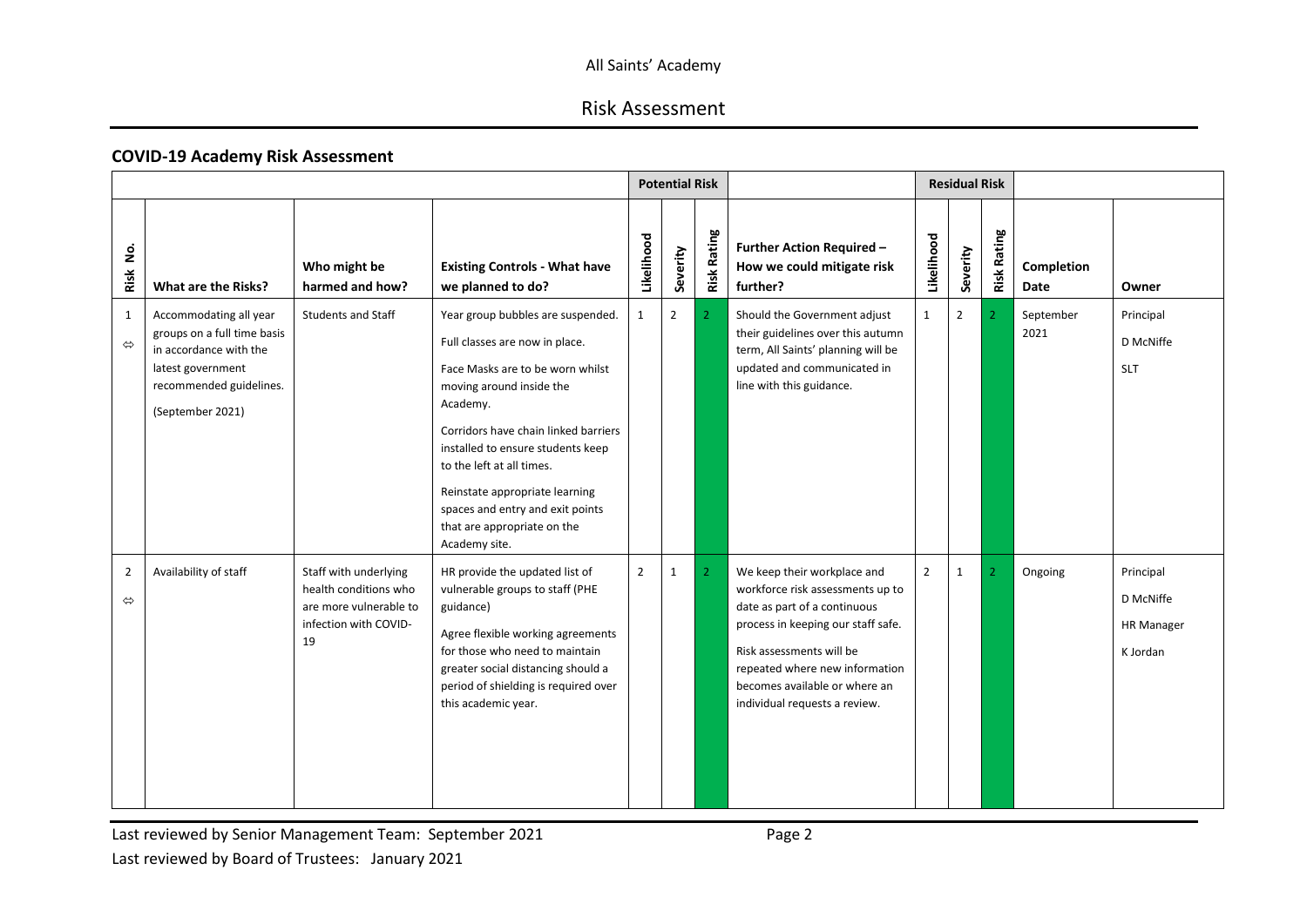|                                     |                                                                                                       |                                                          |                                                                                                                                                                                                                                                                                                                                                                                                                                                                                                                                                                                          |                | <b>Potential Risk</b> |                    |                                                                                                                                                                                                                                                                                   |              | <b>Residual Risk</b> |                    |                                            |                                                                  |
|-------------------------------------|-------------------------------------------------------------------------------------------------------|----------------------------------------------------------|------------------------------------------------------------------------------------------------------------------------------------------------------------------------------------------------------------------------------------------------------------------------------------------------------------------------------------------------------------------------------------------------------------------------------------------------------------------------------------------------------------------------------------------------------------------------------------------|----------------|-----------------------|--------------------|-----------------------------------------------------------------------------------------------------------------------------------------------------------------------------------------------------------------------------------------------------------------------------------|--------------|----------------------|--------------------|--------------------------------------------|------------------------------------------------------------------|
| .<br>S<br>Risk                      | What are the Risks?                                                                                   | Who might be<br>harmed and how?                          | <b>Existing Controls - What have</b><br>we planned to do?                                                                                                                                                                                                                                                                                                                                                                                                                                                                                                                                | Likelihood     | Severity              | <b>Risk Rating</b> | <b>Further Action Required -</b><br>How we could mitigate risk<br>further?                                                                                                                                                                                                        | Likelihood   | Severity             | <b>Risk Rating</b> | Completion<br>Date                         | Owner                                                            |
| $\overline{3}$<br>仓                 | Students finding it<br>difficult to socially<br>distance could increase<br>likelihood of transmission | All staff and students<br>by transmission of<br>COVID-19 | Staff PPE and cleaning products are<br>provided to maintain excellent<br>levels of hygiene.<br>The academy has clearly marked<br>out one-way systems in corridors<br>and entrances to faculty areas to<br>ensure students give way and keep<br>to the left hand side.<br>All groups arrive at the Academy at<br>a specified entrance.<br>After Period 5 Staff guide students<br>to the nearest exit points.<br>All staff are responsible for<br>ensuring students wear face masks<br>correctly and follow responsible<br>levels of social distancing whilst<br>moving around the Academy | $\overline{2}$ | $\overline{2}$        | $\overline{4}$     | Ensure that parents and carers<br>have resources to support the<br>preparation of students in<br>understanding the expected<br>social distancing routines.<br>Briefings have been provided to<br>all staff teams, continual<br>reminders and monitoring of<br>planned activities. | $\mathbf{1}$ | $\overline{2}$       | $\mathcal{P}$      | Further advice<br>and guidance<br>ongoing. | Principal<br>D McNiffe<br>All Staff                              |
| $\overline{4}$<br>$\Leftrightarrow$ | Provision of Academy<br>meals and lunchtime<br>organisation                                           | All students and staff                                   | A full catering service will be<br>provided for each year group from<br>a dedicated serving point.<br>We are providing a FSM Voucher<br>system where necessary and<br>appropriate.<br>Students may bring snacks and a<br>packed lunch. Including a drinking<br>bottle.                                                                                                                                                                                                                                                                                                                   | $\mathbf{1}$   | $\overline{2}$        | $\overline{2}$     | Vulnerable students get their<br>free meal voucher.                                                                                                                                                                                                                               | $\mathbf{1}$ | $\overline{2}$       | $\overline{2}$     | Completed and<br>adjusted as<br>necessary. | Principal<br>D McNiffe<br><b>Finance Director</b><br>R van Driel |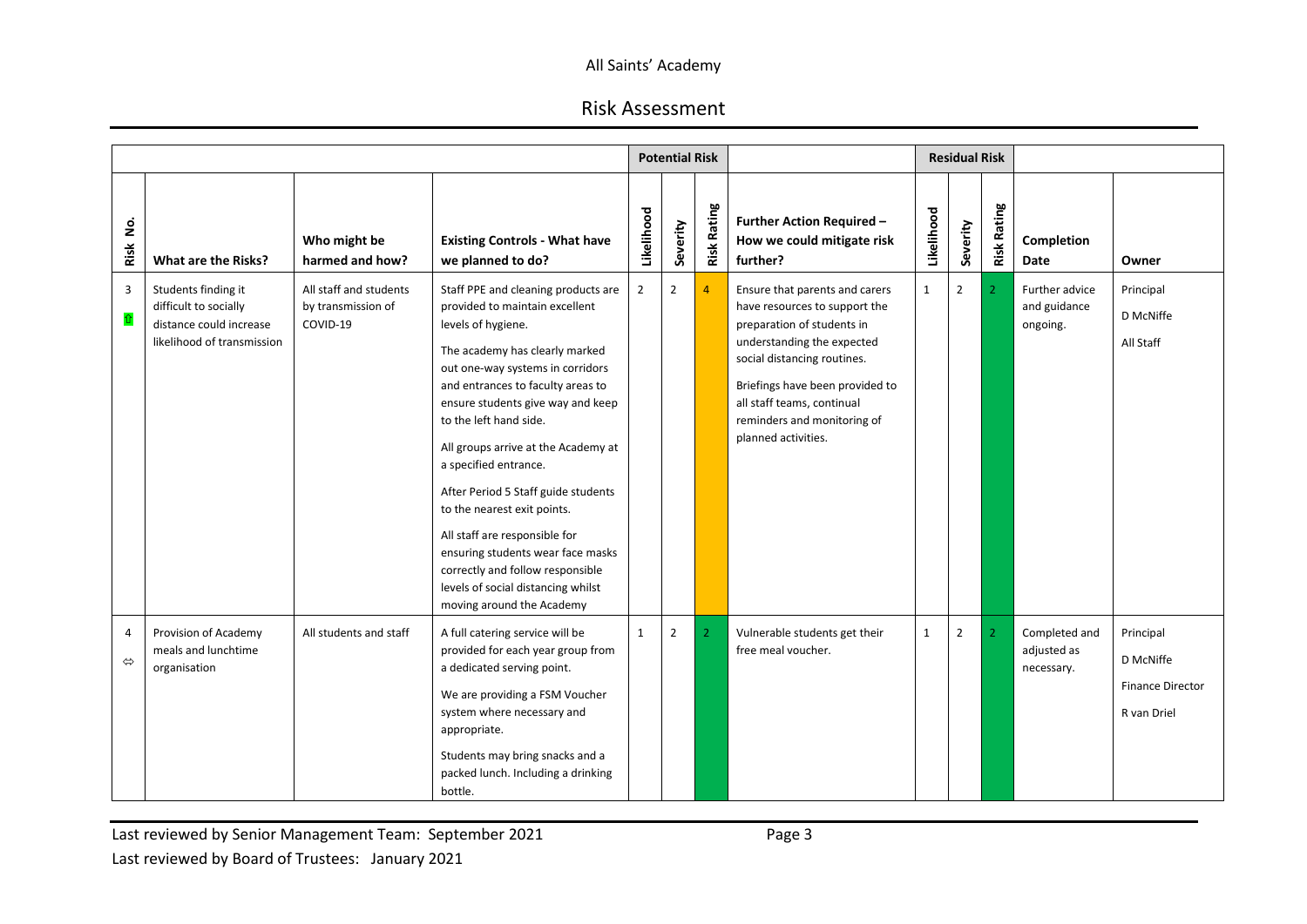|                        |                                                                                       |                                                               |                                                                                                                                                                                                                                                                                                                                                                                                                                                                                                                                                                                                                                                                               |                | <b>Potential Risk</b> |                    |                                                                                                            |                | <b>Residual Risk</b> |                    |                                            |                               |
|------------------------|---------------------------------------------------------------------------------------|---------------------------------------------------------------|-------------------------------------------------------------------------------------------------------------------------------------------------------------------------------------------------------------------------------------------------------------------------------------------------------------------------------------------------------------------------------------------------------------------------------------------------------------------------------------------------------------------------------------------------------------------------------------------------------------------------------------------------------------------------------|----------------|-----------------------|--------------------|------------------------------------------------------------------------------------------------------------|----------------|----------------------|--------------------|--------------------------------------------|-------------------------------|
| .<br>2<br>Risk         | What are the Risks?                                                                   | Who might be<br>harmed and how?                               | <b>Existing Controls - What have</b><br>we planned to do?                                                                                                                                                                                                                                                                                                                                                                                                                                                                                                                                                                                                                     | Likelihood     | Severity              | <b>Risk Rating</b> | Further Action Required -<br>How we could mitigate risk<br>further?                                        | Likelihood     | Severity             | <b>Risk Rating</b> | Completion<br>Date                         | Owner                         |
|                        |                                                                                       |                                                               | Students to bring their own drinks<br>bottle.<br>Eat outside where possible.<br>SLT cover lunch.                                                                                                                                                                                                                                                                                                                                                                                                                                                                                                                                                                              |                |                       |                    |                                                                                                            |                |                      |                    |                                            |                               |
| 5<br>$\Leftrightarrow$ | Risk of student/staff<br>member in Academy with<br>symptoms or developing<br>symptoms | All staff and students at<br>risk of COVID-19<br>transmission | Communication to parents and<br>staff that those who have<br>coronavirus symptoms, or have<br>someone in their household with<br>them, should isolate at home in<br>accordance with government<br>advice.<br>LFD COVID-19 Testing is in place<br>since 4 <sup>th</sup> January for all staff to be<br>tested regularly.<br>Temperature checking of all staff<br>and students on entering the<br>building.<br>If symptoms develop at the<br>Academy, the child will isolate in<br>the Dance Studio whilst waiting for<br>their parent to collect.<br>Symptomatic Staff are sent home.<br>Staff and students with suspected<br>coronavirus are to access a PCR<br>test a.s.a.p. | $\overline{2}$ | $\overline{2}$        | $\overline{4}$     | Ensure guidelines are<br>communicated regularly in<br>weekly update letters and on the<br>Academy website. | $\overline{2}$ | $\overline{2}$       | $\overline{4}$     | Further advice<br>and guidance<br>ongoing. | <b>SLT</b><br>First Aid Staff |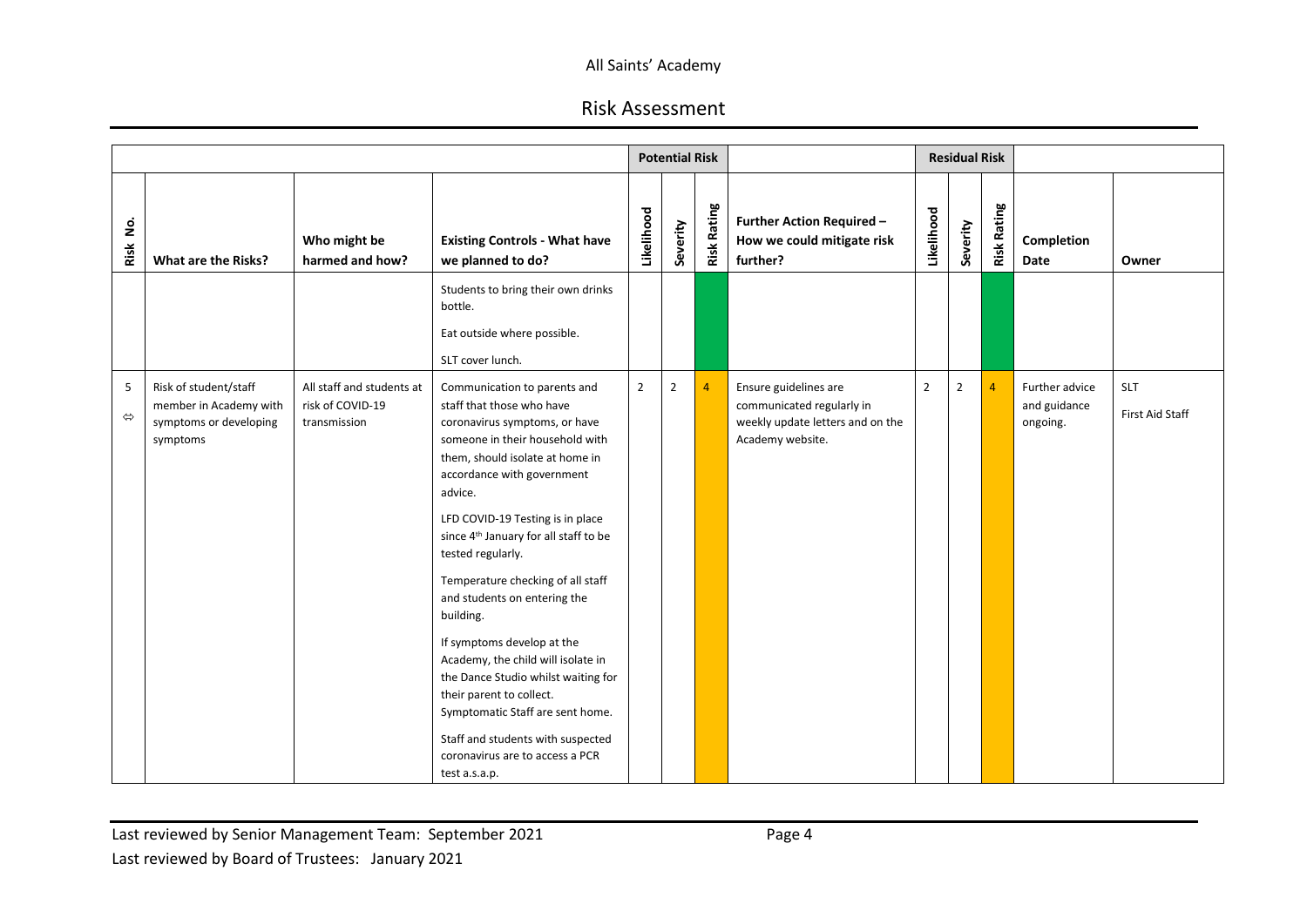# Risk Assessment

|                            |                                                                |                                                                      |                                                                                                                                                                                                                                                                                                                                                                                                                                                                                                                          |                | <b>Potential Risk</b> |                    |                                                                                                                                                                                          |                | <b>Residual Risk</b> |                    |                                            |                                                                                                          |
|----------------------------|----------------------------------------------------------------|----------------------------------------------------------------------|--------------------------------------------------------------------------------------------------------------------------------------------------------------------------------------------------------------------------------------------------------------------------------------------------------------------------------------------------------------------------------------------------------------------------------------------------------------------------------------------------------------------------|----------------|-----------------------|--------------------|------------------------------------------------------------------------------------------------------------------------------------------------------------------------------------------|----------------|----------------------|--------------------|--------------------------------------------|----------------------------------------------------------------------------------------------------------|
| $\dot{\mathsf{z}}$<br>Risk | What are the Risks?                                            | Who might be<br>harmed and how?                                      | <b>Existing Controls - What have</b><br>we planned to do?                                                                                                                                                                                                                                                                                                                                                                                                                                                                | Likelihood     | Severity              | <b>Risk Rating</b> | <b>Further Action Required -</b><br>How we could mitigate risk<br>further?                                                                                                               | Likelihood     | Severity             | <b>Risk Rating</b> | Completion<br>Date                         | Owner                                                                                                    |
|                            |                                                                |                                                                      | Full PPE equipment provided for<br>staff administering first aid.<br>Clear guidance provided for staff<br>use.<br>Full PPE for cleaners to<br>decontaminate the treatment area<br>and any other areas.<br>Risk assess Covid situations to<br>judge necessity for further action.                                                                                                                                                                                                                                         |                |                       |                    |                                                                                                                                                                                          |                |                      |                    |                                            |                                                                                                          |
| 6<br>$\Leftrightarrow$     | Risk of transmission by<br>employees of contracted<br>services | Cleaners / Catering<br>Staff<br>Academy Staff and<br><b>Students</b> | FD to confirm availability of<br>contract staff and agree any<br>changes to daily routines and hours<br>required (Caterers, Cleaners).<br>All staff to have daily temperature<br>checks and a twice weekly LFD<br>COVID-19 Test.<br>Ensure contracted staff have<br>briefed on Academy RA and<br>procedures.<br>All contracted staff to follow<br>academy and government hygiene<br>guidelines.<br>Report concerns, spillages or<br>incidents where contamination<br>may have occurred to the Site<br>Manager, SLT or FD | $\overline{2}$ | $\mathbf 1$           | $\overline{2}$     | Cleaning and contract<br>rotas/schedules will be adapted<br>to fit around the needs of the<br>students and staff to prevent<br>contamination and keep the<br>environment safe and clean. | $\overline{2}$ | $\mathbf{1}$         | $\overline{2}$     | Further advice<br>and guidance<br>ongoing. | Principal<br>D McNiffe<br><b>Finance Director</b><br>R van Driel<br><b>SLT</b><br>Site Manager<br>J Burn |

Last reviewed by Senior Management Team: September 2021 **Page 5** Last reviewed by Board of Trustees: January 2021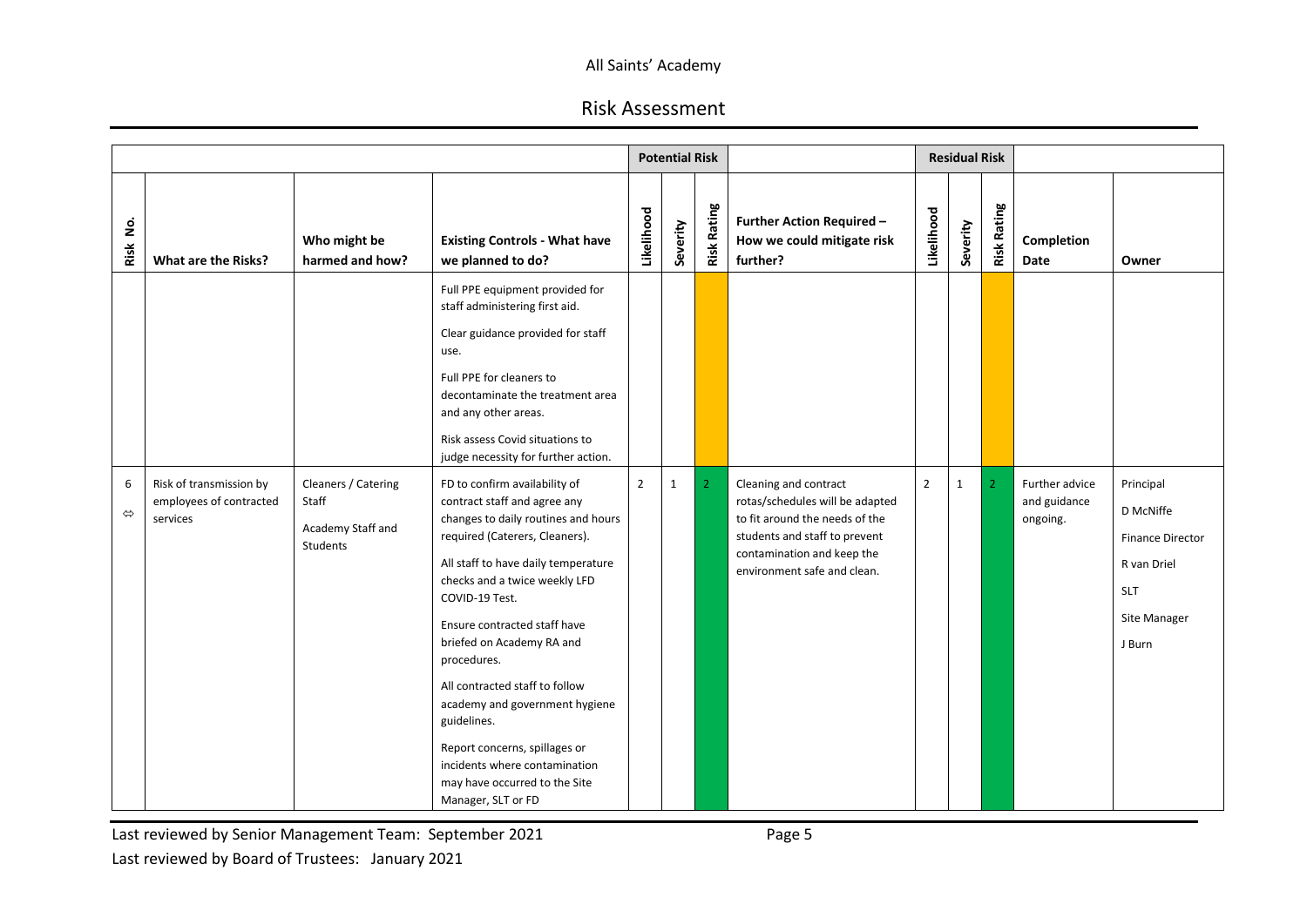# Risk Assessment

|                                     |                                                                              |                                 |                                                                                                                                                                                                                                                                                                                                                                               |                | <b>Potential Risk</b> |                    |                                                                                                                                                                    |                | <b>Residual Risk</b> |                    |                                            |                                                                                                          |
|-------------------------------------|------------------------------------------------------------------------------|---------------------------------|-------------------------------------------------------------------------------------------------------------------------------------------------------------------------------------------------------------------------------------------------------------------------------------------------------------------------------------------------------------------------------|----------------|-----------------------|--------------------|--------------------------------------------------------------------------------------------------------------------------------------------------------------------|----------------|----------------------|--------------------|--------------------------------------------|----------------------------------------------------------------------------------------------------------|
| <u>ş</u><br>Risk                    | What are the Risks?                                                          | Who might be<br>harmed and how? | <b>Existing Controls - What have</b><br>we planned to do?                                                                                                                                                                                                                                                                                                                     | Likelihood     | Severity              | <b>Risk Rating</b> | <b>Further Action Required -</b><br>How we could mitigate risk<br>further?                                                                                         | Likelihood     | Severity             | <b>Risk Rating</b> | Completion<br><b>Date</b>                  | Owner                                                                                                    |
| $\overline{7}$<br>$\Leftrightarrow$ | Risk of transmission to<br>Academy staff by other<br>visitors to the Academy | All staff                       | Parents and carers enter the<br>academy by appointment only.<br>Temperature check on arrival.<br>A mask or face covering must be<br>worn.<br>Meetings to take place virtually<br>where possible or in large spaces<br>with good ventilation.<br>Timetable contractors who need to<br>visit Academy at quieter periods.<br>Visitors to wash hands/use<br>sanitiser on arrival. | $\overline{2}$ | $\overline{2}$        | $\overline{4}$     | Agree protocols for responding<br>to the needs of vulnerable<br>families e.g. virtual meetings and<br>where necessary, physical<br>meetings following full RA etc. | $\overline{2}$ | $\overline{2}$       | $\overline{4}$     | Further advice<br>and guidance<br>ongoing. | Principal<br>D McNiffe<br><b>SLT</b><br><b>Finance Director</b><br>R van Driel<br>Site Manager<br>J Burn |
| 8<br>$\Leftrightarrow$              | Change of routines affect<br>fire evacuation and<br>lockdown procedures      | All staff and students          | Update fire and lockdown<br>procedures.<br>Muster points:<br><b>Outside Main Entrance</b><br>for the dedicated<br>learning zone area. Staff<br>teaching in that zone<br>are to manage students<br>at each muster point.<br>If above not possible, exit at the<br>nearest point and keep at least 2<br>metres away from other people.<br>Train staff and explain to students.  | $\overline{2}$ | $\mathbf{1}$          | $\overline{2}$     | Modify the emergency<br>procedures, should there be a<br>significant increase in student<br>numbers.                                                               | $\overline{2}$ | $\mathbf{1}$         | 2                  | Ongoing                                    | Principal<br>D McNiffe<br><b>SLT</b><br>Site Manager<br>J Burn                                           |

Last reviewed by Senior Management Team: September 2021 **First** Page 6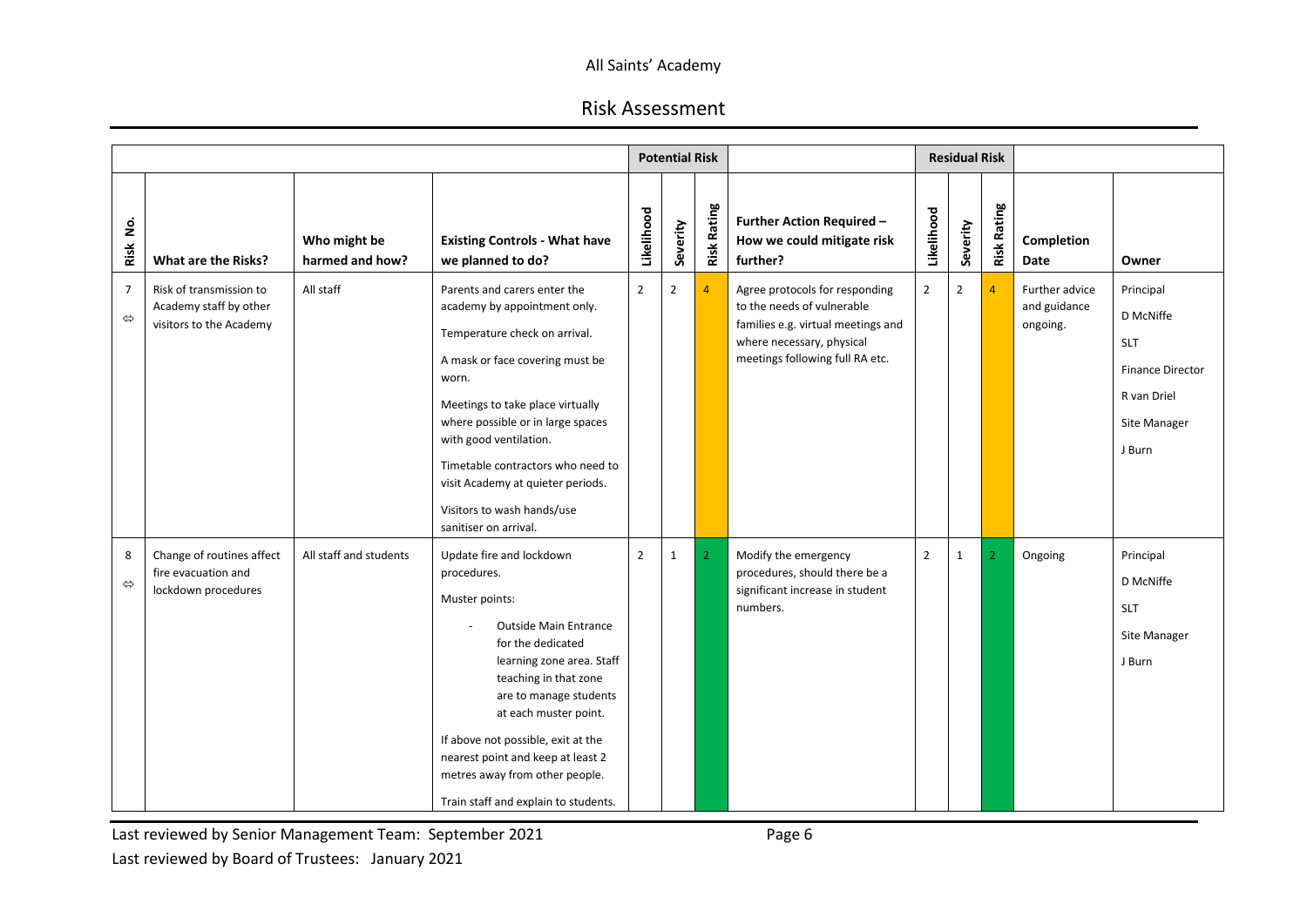|                        |                                                                        |                                                      |                                                                                                                                                                                                                                                                                                                                                                                                                              |                | <b>Potential Risk</b> |                    |                                                                                                                                                                                                   |                | <b>Residual Risk</b> |                    |                                            |                                                                                            |
|------------------------|------------------------------------------------------------------------|------------------------------------------------------|------------------------------------------------------------------------------------------------------------------------------------------------------------------------------------------------------------------------------------------------------------------------------------------------------------------------------------------------------------------------------------------------------------------------------|----------------|-----------------------|--------------------|---------------------------------------------------------------------------------------------------------------------------------------------------------------------------------------------------|----------------|----------------------|--------------------|--------------------------------------------|--------------------------------------------------------------------------------------------|
| ş.<br>Risk             | <b>What are the Risks?</b>                                             | Who might be<br>harmed and how?                      | <b>Existing Controls - What have</b><br>we planned to do?                                                                                                                                                                                                                                                                                                                                                                    | Likelihood     | Severity              | <b>Risk Rating</b> | <b>Further Action Required -</b><br>How we could mitigate risk<br>further?                                                                                                                        | Likelihood     | everity              | <b>Risk Rating</b> | Completion<br>Date                         | Owner                                                                                      |
|                        |                                                                        |                                                      | SLT to review site checks following<br>a scheduled test evacuation.                                                                                                                                                                                                                                                                                                                                                          |                |                       |                    |                                                                                                                                                                                                   |                |                      |                    |                                            |                                                                                            |
| 9<br>$\Leftrightarrow$ | Responding to personal<br>care needs, first aid and<br>other accidents | <b>First Aiders</b><br>Named staff on EHCP<br>plans. | COVID-19 PPE (aprons, gloves,<br>goggles and facemasks) plus<br>cleaning materials in place<br>Designated first aiders and stations<br>agreed with protocol for managing<br>unwell students/adults.<br>COVID First Aid training complete.<br>SENCO review/amend, as needed<br>all EHCPs, liaising with First Aiders,<br>staff and parents.<br>Designated treatment area for<br>suspected COVID 19 is Cleeve<br>Ground Floor. | $\overline{2}$ | $\mathbf{1}$          | $\overline{2}$     | <b>Risk Assessment of first-aid</b><br>needs has been conducted in<br>accordance with 'Guidance for<br>First Aid for Schools'.<br>All our first aiders hold a valid<br>certificate of competence. | $\overline{2}$ | $\mathbf{1}$         | 2                  | Ongoing                                    | Lead First Aider<br>J Burn<br>VP<br>T Cummings                                             |
| 10<br>$\hat{u}$        | COVID-19 virus left on<br>surfaces risking increased<br>transmission   | All students and staff                               | Cleaning rota for toilets is clearly<br>scheduled and signed off after each<br>clean. Recording of this is visible in<br>each toilet area.<br>Finance Director/Site Manager to<br>agree any changes to daily cleaning<br>routine with anti-bacterial<br>sprays/wipes and clothes in all<br>rooms to be used during the day.                                                                                                  | $\overline{2}$ | $\overline{2}$        | $\overline{4}$     | Keep reviewing and monitoring<br>cleaning provision.<br>Rotas and quality of cleaning are<br>checked daily by Site Team.                                                                          | $\mathbf{1}$   | $\overline{2}$       | $\mathcal{P}$      | Further advice<br>and guidance<br>ongoing. | D McNiffe<br><b>Finance Director</b><br>R van Driel<br>Site Manager<br>J Burn<br>All Staff |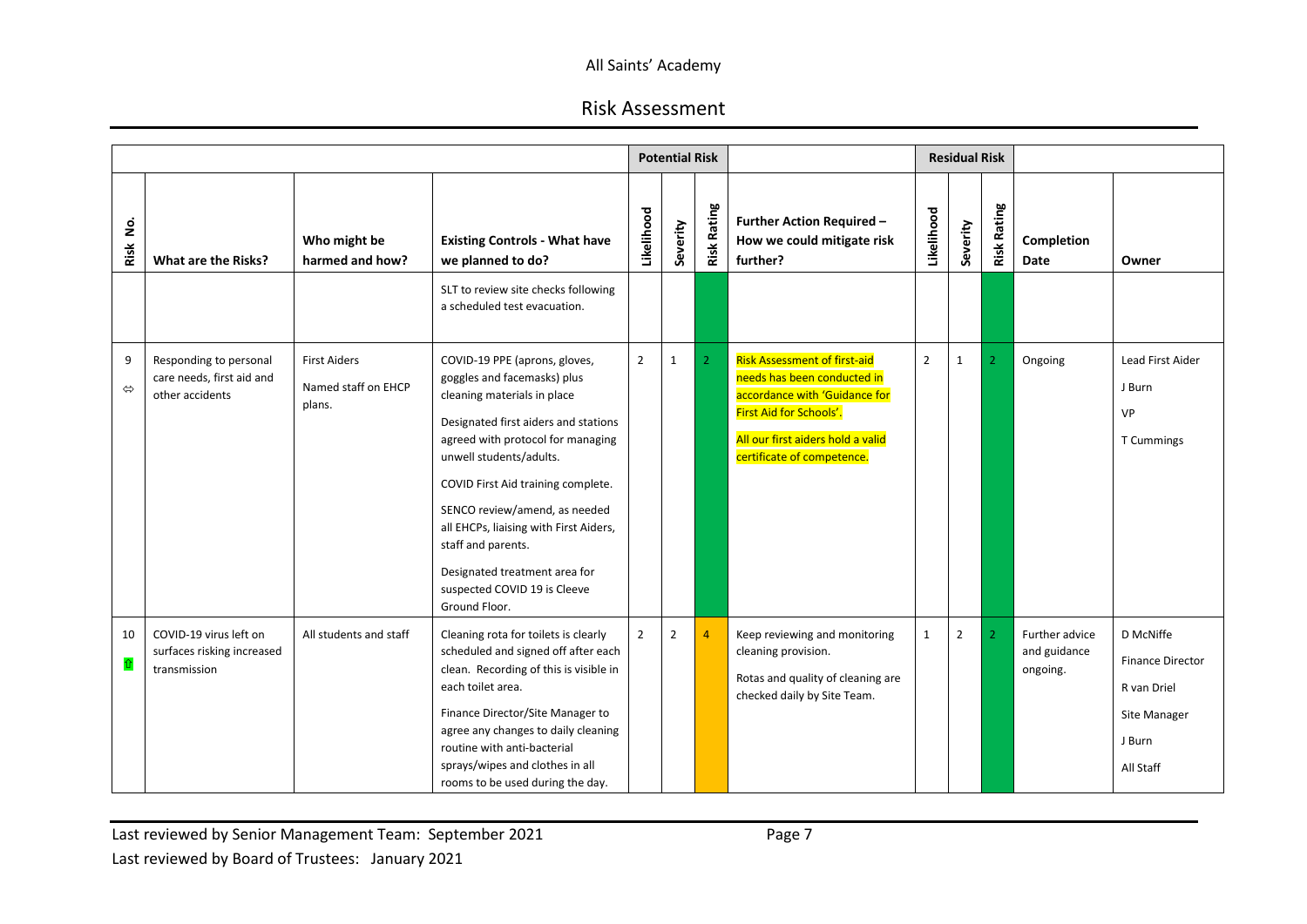|                  |                                                                  |                                 |                                                                                                                                                                                                                                                                                                                                                                                                                                                                                                                                                                                                      |            | <b>Potential Risk</b> |                    |                                                                                                                                                                                                            |                | <b>Residual Risk</b> |                    |                                            |                                                                                      |
|------------------|------------------------------------------------------------------|---------------------------------|------------------------------------------------------------------------------------------------------------------------------------------------------------------------------------------------------------------------------------------------------------------------------------------------------------------------------------------------------------------------------------------------------------------------------------------------------------------------------------------------------------------------------------------------------------------------------------------------------|------------|-----------------------|--------------------|------------------------------------------------------------------------------------------------------------------------------------------------------------------------------------------------------------|----------------|----------------------|--------------------|--------------------------------------------|--------------------------------------------------------------------------------------|
| <u>o</u><br>Risk | What are the Risks?                                              | Who might be<br>harmed and how? | <b>Existing Controls - What have</b><br>we planned to do?                                                                                                                                                                                                                                                                                                                                                                                                                                                                                                                                            | Likelihood | Severity              | <b>Risk Rating</b> | <b>Further Action Required -</b><br>How we could mitigate risk<br>further?                                                                                                                                 | Likelihood     | Severity             | <b>Risk Rating</b> | Completion<br>Date                         | Owner                                                                                |
|                  |                                                                  |                                 | Cleaning kit provided for all staff to<br>manage possible contamination in<br>their teaching areas.<br>Any shared resources must be<br>cleaned using the kit provided<br>before and after use.                                                                                                                                                                                                                                                                                                                                                                                                       |            |                       |                    |                                                                                                                                                                                                            |                |                      |                    |                                            |                                                                                      |
| 11<br>$\hat{u}$  | Lack of personal hygiene<br>may make transmission<br>more likely | All students and staff          | All students wash hands on arrival,<br>before and after eating, after a<br>break time, before leaving the<br>Academy.<br>20 seconds with soap and water,<br>drying thoroughly - supervised by<br>their teacher or duty staff.<br>Hygiene posters positioned by all<br>sinks as reminders for students.<br>All staff have a daily hygiene kit to<br>clean surfaces etc.<br>Finance Director/Site Manager<br>ensure hand wash, paper towel<br>and sanitizer in all shared areas<br>and checked during the day.<br>Tissues accessible in all rooms.<br>Black bins labelled 'Safe Disposal'<br>provided. | 3          | $\mathbf{1}$          | $\overline{3}$     | Keep reviewing and monitoring<br>Hygiene measures.<br>Constant briefing, messages<br>displayed as constant reminders.<br>Highlight any potential risk that<br>could undermine academy<br>hygiene measures. | $\overline{2}$ | $\mathbf{1}$         | $\overline{2}$     | Further advice<br>and guidance<br>ongoing. | D McNiffe<br>Finance Director.<br>R van Driel<br>Site Manager<br>J Burn<br>All Staff |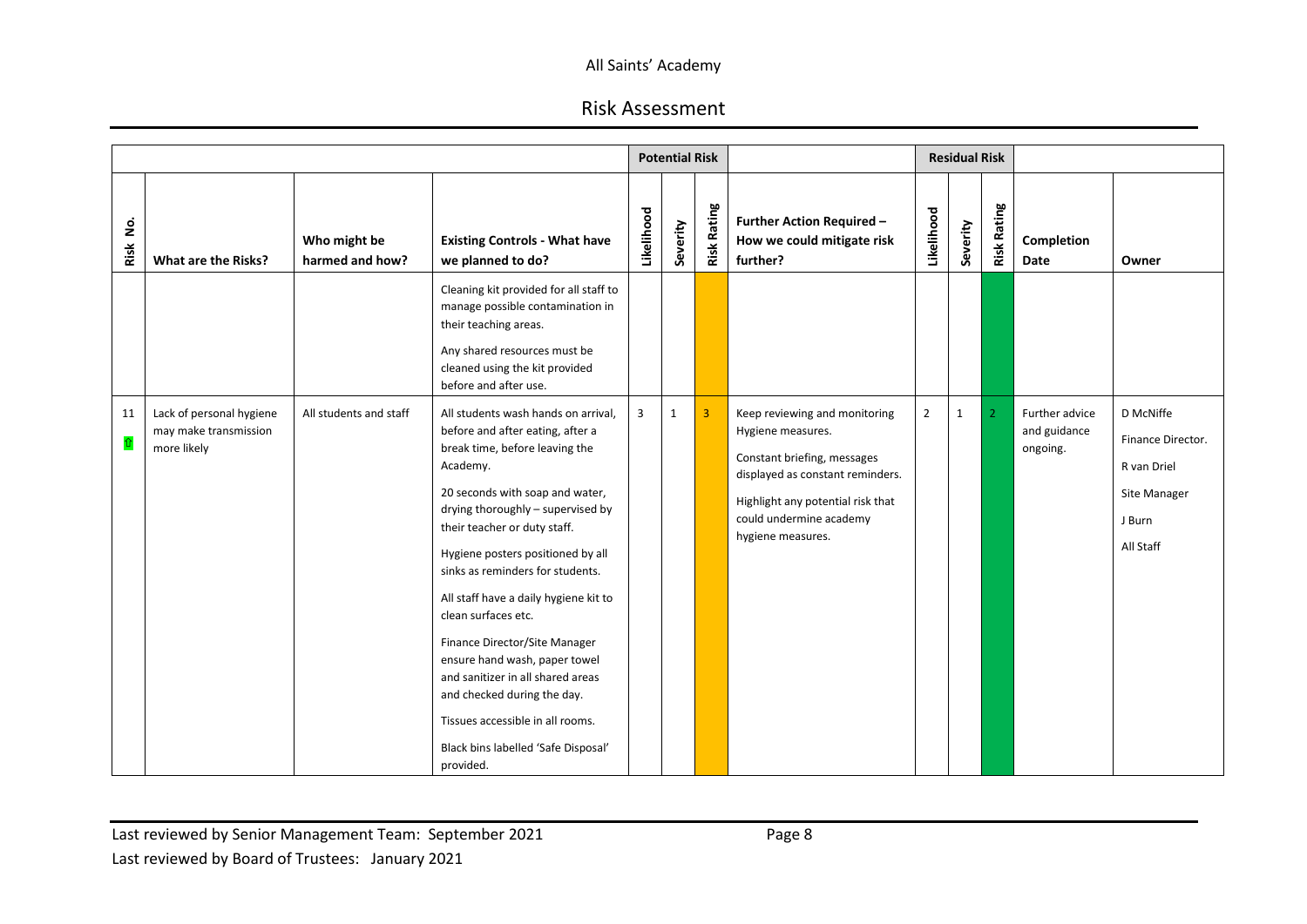|                         |                                                                          |                                 |                                                                                                                                                                                                                                                                                                                                                                                                                                                                                                                                                                                                                                                                          |                | <b>Potential Risk</b> |                    |                                                                                                                     |              | <b>Residual Risk</b> |                    |                                            |                                     |
|-------------------------|--------------------------------------------------------------------------|---------------------------------|--------------------------------------------------------------------------------------------------------------------------------------------------------------------------------------------------------------------------------------------------------------------------------------------------------------------------------------------------------------------------------------------------------------------------------------------------------------------------------------------------------------------------------------------------------------------------------------------------------------------------------------------------------------------------|----------------|-----------------------|--------------------|---------------------------------------------------------------------------------------------------------------------|--------------|----------------------|--------------------|--------------------------------------------|-------------------------------------|
| غ<br>2<br>Risk          | What are the Risks?                                                      | Who might be<br>harmed and how? | <b>Existing Controls - What have</b><br>we planned to do?                                                                                                                                                                                                                                                                                                                                                                                                                                                                                                                                                                                                                | Likelihood     | Severity              | <b>Risk Rating</b> | <b>Further Action Required -</b><br>How we could mitigate risk<br>further?                                          | Likelihood   | Severity             | <b>Risk Rating</b> | Completion<br>Date                         | Owner                               |
| 12<br>⇔                 | Shared resources in<br>Academy could increase<br>transmission            | All students and staff          | Sharing of equipment is to be<br>avoided. However, given the<br>nature of secondary education<br>there may be a necessity to share.<br>Hence: only permissible where<br>equipment can appropriately be<br>cleaned between groups of<br>students and staff using it.<br>Students to keep their own<br>equipment e.g. pencils, ruler,<br>rubber.<br>If it is essential to supply an A4<br>notepad, pen or pencil the student<br>must keep it thereafter.<br>If it is essential i.e. a barrier to a<br>student's learning and progress,<br>the compiling of paper resources<br>will be permitted.<br>Laptop wipes for cleaning laptops<br>before/after use with their group | $\mathbf{1}$   | $\overline{2}$        | $\overline{2}$     | CPD in place and regular briefings<br>on how to maintain these<br>expectations.                                     | $\mathbf{1}$ | $\overline{2}$       | 2                  | Ongoing                                    | Principal<br>D McNiffe<br>All Staff |
| 13<br>$\Leftrightarrow$ | Items brought in from<br>home could increase the<br>risk of transmission | All students and staff          | Equipment and other items stored<br>in a students' own personal bag.<br>Students use their own designated<br>work space and desk.<br>Students bring their own water<br>bottle and keep it in their bag.                                                                                                                                                                                                                                                                                                                                                                                                                                                                  | $\overline{2}$ | $\mathbf{1}$          | $\overline{2}$     | Regularly remind parents to wash<br>and return water bottles.<br>Limit students to bring one bag<br>to the academy. | $\mathbf{1}$ | $\mathbf{1}$         |                    | Further advice<br>and guidance<br>ongoing. | Principal<br>D McNiffe<br>All Staff |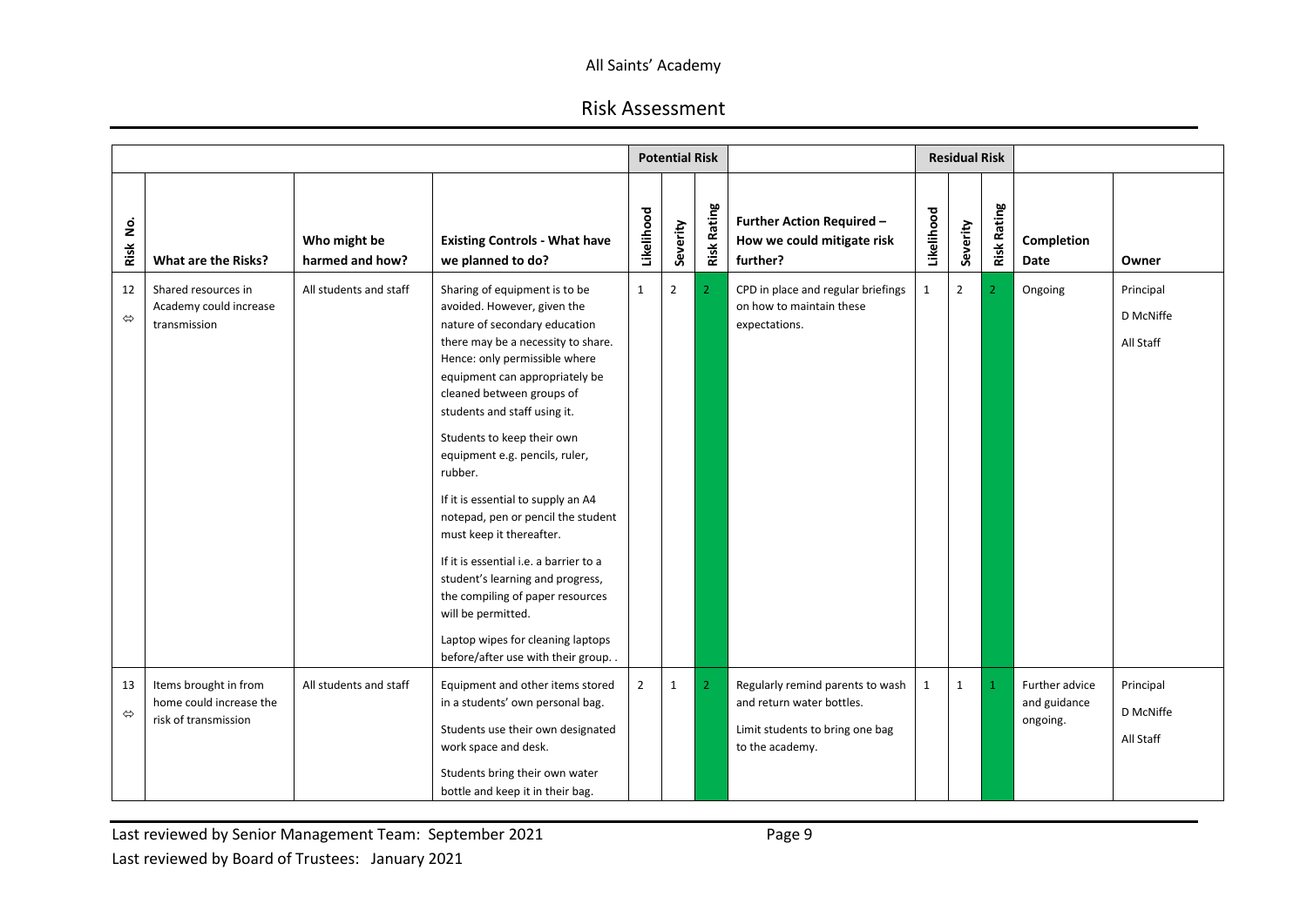# Risk Assessment

|                         |                                                                         |                                   |                                                                                                                                                                                                                                                                                                                                                                                                                                                                                                                                                                                              |                | <b>Potential Risk</b> |                    |                                                                                                   |                | <b>Residual Risk</b> |                    |                                            |                                                                          |
|-------------------------|-------------------------------------------------------------------------|-----------------------------------|----------------------------------------------------------------------------------------------------------------------------------------------------------------------------------------------------------------------------------------------------------------------------------------------------------------------------------------------------------------------------------------------------------------------------------------------------------------------------------------------------------------------------------------------------------------------------------------------|----------------|-----------------------|--------------------|---------------------------------------------------------------------------------------------------|----------------|----------------------|--------------------|--------------------------------------------|--------------------------------------------------------------------------|
| غ<br>S<br>Risk          | What are the Risks?                                                     | Who might be<br>harmed and how?   | <b>Existing Controls - What have</b><br>we planned to do?                                                                                                                                                                                                                                                                                                                                                                                                                                                                                                                                    | Likelihood     | Severity              | <b>Risk Rating</b> | <b>Further Action Required -</b><br>How we could mitigate risk<br>further?                        | Likelihood     | Severity             | <b>Risk Rating</b> | Completion<br>Date                         | Owner                                                                    |
|                         |                                                                         |                                   | Work and eating areas are cleaned<br>regularly i.e. before and after use<br>using the cleaning kit provided or<br>general cleaning routine.                                                                                                                                                                                                                                                                                                                                                                                                                                                  |                |                       |                    |                                                                                                   |                |                      |                    |                                            |                                                                          |
| 14<br>$\Leftrightarrow$ | Risk of transmission<br>between staff in smaller<br>working spaces e.g. | Office<br>staff/SLT/Pastoral Team | All onsite meetings to be in a<br>venue that accommodates 1-2<br>metre distancing or use MS Teams.                                                                                                                                                                                                                                                                                                                                                                                                                                                                                           | $\overline{2}$ | $\mathbf{1}$          | $\overline{2}$     | Review any office jobs that can<br>be completed in another<br>Academy location or from home.      | $\overline{2}$ | $\mathbf{1}$         | $\overline{2}$     | Further advice<br>and guidance<br>ongoing. | Principal<br>D McNiffe                                                   |
|                         | offices                                                                 |                                   | Wear a face mask or covering.<br>Microsoft Teams to be used if<br>distancing measures cannot be<br>met.<br>Keep windows and doors open<br>where possible.<br>Ensure staff do not sit and talk<br>face-to-face, side by side.<br>Students should not be sent to the<br>Pastoral Office, Admin Office and<br>Reception or asked to stand<br>outside the classroom.<br>Students must not be asked to do<br>errands.<br>Students being collected early<br>should be kept in their classroom<br>until the parents or carer arrives<br>and is waiting outside. The tannoy<br>will notify students. |                |                       |                    | Clearer expectations for all staff<br>on social distancing in smaller<br>places e.g. office space |                |                      |                    |                                            | Site Manager<br>J Burn<br><b>IT Manager</b><br>A Broady<br><b>B</b> Lake |

Last reviewed by Senior Management Team: September 2021 **Page 10** Last reviewed by Board of Trustees: January 2021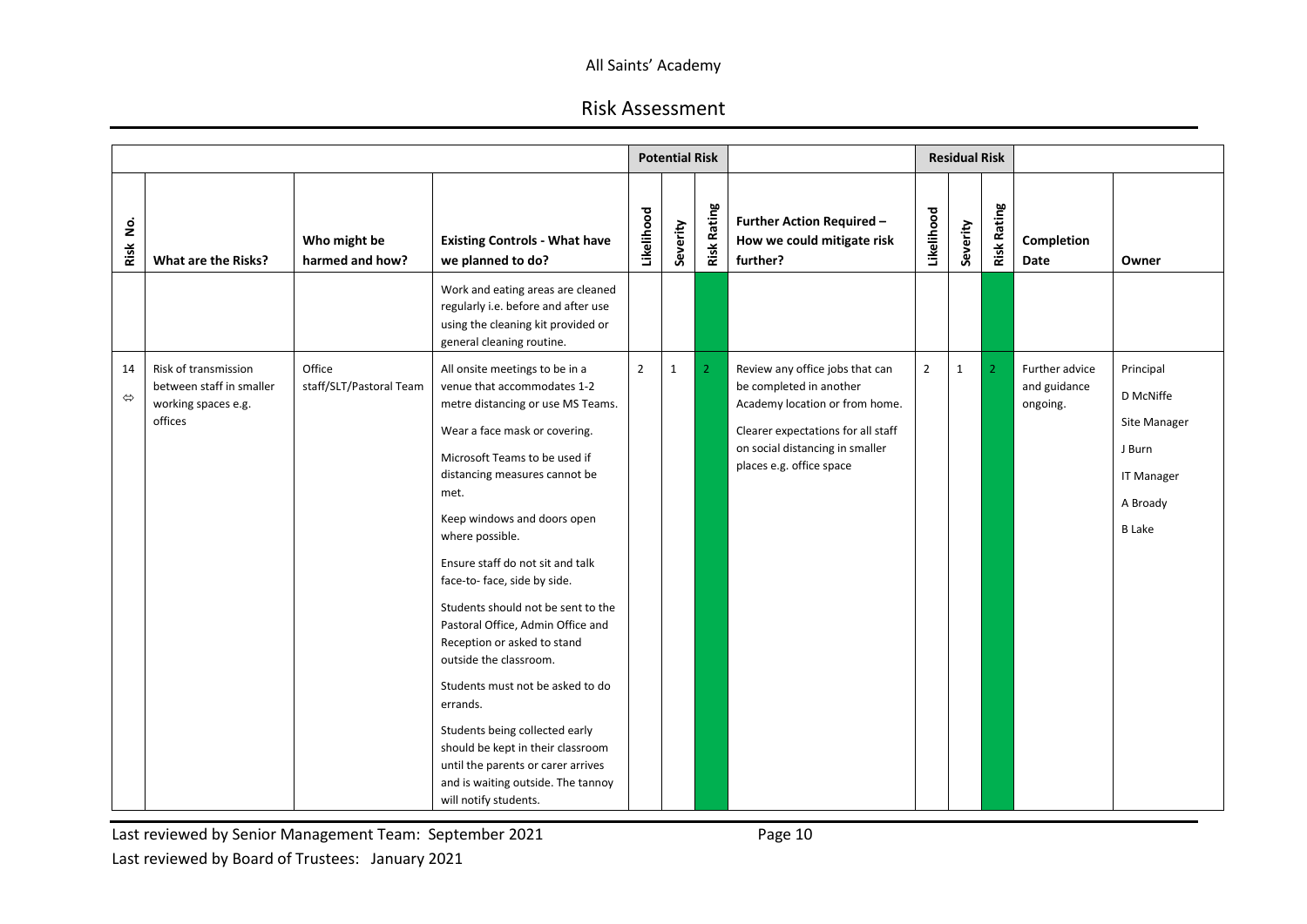|                         |                                                                                                   |                                 |                                                                                                                                                                                                                                                                                                                 |                | <b>Potential Risk</b> |                    |                                                                                                                                                                                                                                                                                                                                                                  |                | <b>Residual Risk</b> |                    |                                            |                                                                 |
|-------------------------|---------------------------------------------------------------------------------------------------|---------------------------------|-----------------------------------------------------------------------------------------------------------------------------------------------------------------------------------------------------------------------------------------------------------------------------------------------------------------|----------------|-----------------------|--------------------|------------------------------------------------------------------------------------------------------------------------------------------------------------------------------------------------------------------------------------------------------------------------------------------------------------------------------------------------------------------|----------------|----------------------|--------------------|--------------------------------------------|-----------------------------------------------------------------|
| .<br>2<br>Risk          | What are the Risks?                                                                               | Who might be<br>harmed and how? | <b>Existing Controls - What have</b><br>we planned to do?                                                                                                                                                                                                                                                       | Likelihood     | Severity              | <b>Risk Rating</b> | <b>Further Action Required -</b><br>How we could mitigate risk<br>further?                                                                                                                                                                                                                                                                                       | Likelihood     | everity              | <b>Risk Rating</b> | Completion<br>Date                         | Owner                                                           |
|                         |                                                                                                   |                                 | Only 1 person in a lift at a time.                                                                                                                                                                                                                                                                              |                |                       |                    |                                                                                                                                                                                                                                                                                                                                                                  |                |                      |                    |                                            |                                                                 |
| 15<br>$\Leftrightarrow$ | Increased safeguarding<br>risks for students not<br>attending Academy who<br>should be in Academy | Students                        | Clear expectations given to parents<br>regarding daily absence reporting.<br>Designated Safeguarding Lead,<br>complete full review of vulnerable<br>families to agree thresholds for<br>actions once Academy reopens to<br>more students e.g. contact calls.<br>Attendance Manager follow up<br>absences daily. | $\overline{2}$ | $\mathbf{1}$          | $\overline{2}$     | Regular online contact made to<br>students by PLs, Tutors and<br>Teachers. If no contact can be<br>established this is levelled up to<br>the DSL, AEWM to investigate<br>and implement the necessary<br>next steps.<br>All concerns relating to the<br>welfare and safeguarding of<br>students is acted on in<br>accordance with Academy<br>Safeguarding Policy. | $\overline{2}$ | 1                    | $\overline{2}$     | Further advice<br>and guidance<br>ongoing. | <b>Vice Principal</b><br>T Cummings (DSL)<br>AEWM<br>J Newstead |
| 16<br>$\Leftrightarrow$ | Behaviour                                                                                         | All staff and students          | Revise behaviour policy to include<br>clear rules and sanctions to<br>support Covid-19 measures.<br>Communicate changes to staff and<br>parents.<br>Brief students on changes.                                                                                                                                  | $\overline{2}$ | $\mathbf{1}$          | 2 <sup>1</sup>     | Provide a visual PowerPoint for<br>students explaining the changes<br>to expect when coming back to<br>the Academy, including the<br>revised behaviour expectations.                                                                                                                                                                                             | $\mathbf{1}$   | $\mathbf{1}$         |                    | Completed                                  | <b>Vice Principal</b><br>T Cummings                             |
| 17<br>$\Leftrightarrow$ | Risk of staff to staff<br>transmission as well as<br>staff to pupil                               | All staff and students          | Staff to wash their hands on arrival<br>to the Academy and throughout<br>the day.<br>Temperature check on arrival.                                                                                                                                                                                              | $\overline{2}$ | 1                     | $\overline{2}$     | Staff room not to be used.<br>Keep to designated work areas<br>only. Use outside spaces too.                                                                                                                                                                                                                                                                     | $\overline{2}$ | $\mathbf{1}$         | 2                  | Further advice<br>and guidance<br>ongoing. | Principal<br>D McNiffe<br><b>SLT</b>                            |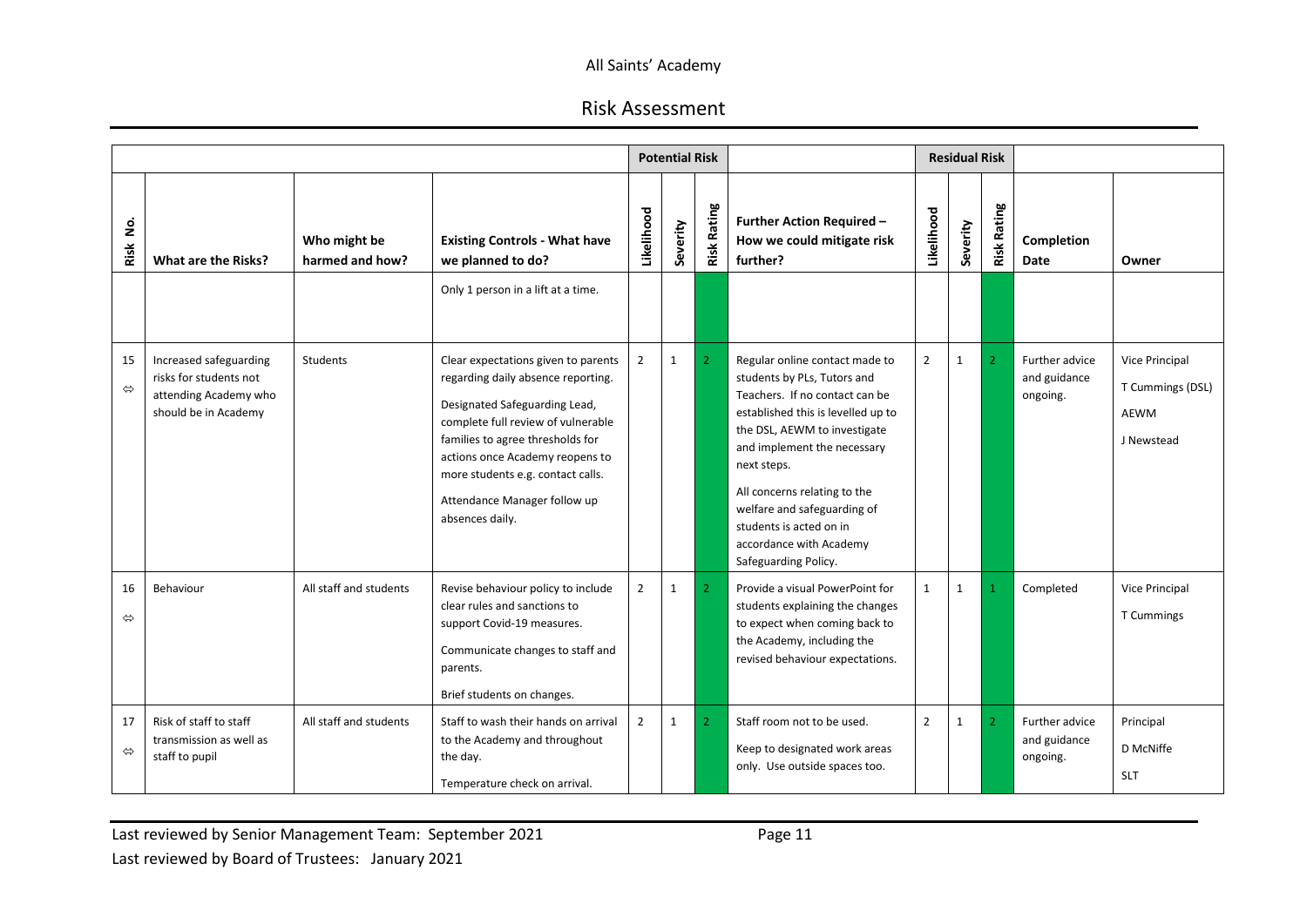|                         |                                                |                                 |                                                                                                                                                                                                                                                                                                                                                                                                                                                                     |                | <b>Potential Risk</b> |                    |                                                                             |                |               | <b>Residual Risk</b> |                                            |                                                         |
|-------------------------|------------------------------------------------|---------------------------------|---------------------------------------------------------------------------------------------------------------------------------------------------------------------------------------------------------------------------------------------------------------------------------------------------------------------------------------------------------------------------------------------------------------------------------------------------------------------|----------------|-----------------------|--------------------|-----------------------------------------------------------------------------|----------------|---------------|----------------------|--------------------------------------------|---------------------------------------------------------|
| غ<br>2<br>Risk          | What are the Risks?                            | Who might be<br>harmed and how? | <b>Existing Controls - What have</b><br>we planned to do?                                                                                                                                                                                                                                                                                                                                                                                                           | Likelihood     | Severity              | <b>Risk Rating</b> | <b>Further Action Required -</b><br>How we could mitigate risk<br>further?  | Likelihood     | everity<br>Ğ, | <b>Risk Rating</b>   | Completion<br>Date                         | Owner                                                   |
|                         |                                                |                                 | Have an LFD COVID-19 test each<br>week.<br>Hand sanitiser to be in each<br>classroom for adults during the<br>day.<br>Staff guidance given regarding<br>social distancing of adults - risks of<br>adults mixing in pupil groups.<br>Remind staff about dress code and<br>other routines.<br>Meetings to be held virtually where<br>possible or in open, ventilated<br>areas with1-2 metre distancing.<br>Wear a face mask or shield in<br>corridors and classrooms. |                |                       |                    | Allocating staff toilets in each<br>area of the building.                   |                |               |                      |                                            |                                                         |
| 18<br>$\Leftrightarrow$ | Teacher workload<br>impacts on staff wellbeing | All teachers                    | Agree planning and procedures<br>and share with all staff.<br>Provide staff advice on how to<br>balance workload during the<br>COVID 19 crisis.<br>Weekly briefings and<br>communications to keep all staff<br>updated and abreast of any<br>changes.                                                                                                                                                                                                               | $\overline{2}$ | $\mathbf{1}$          | $\overline{2}$     | Ensure consultation with all staff<br>and Academy Union<br>Representatives. | $\overline{2}$ | $\mathbf{1}$  | 2                    | Further advice<br>and guidance<br>ongoing. | Principal<br>D McNiffe<br><b>HR Manager</b><br>K Jordan |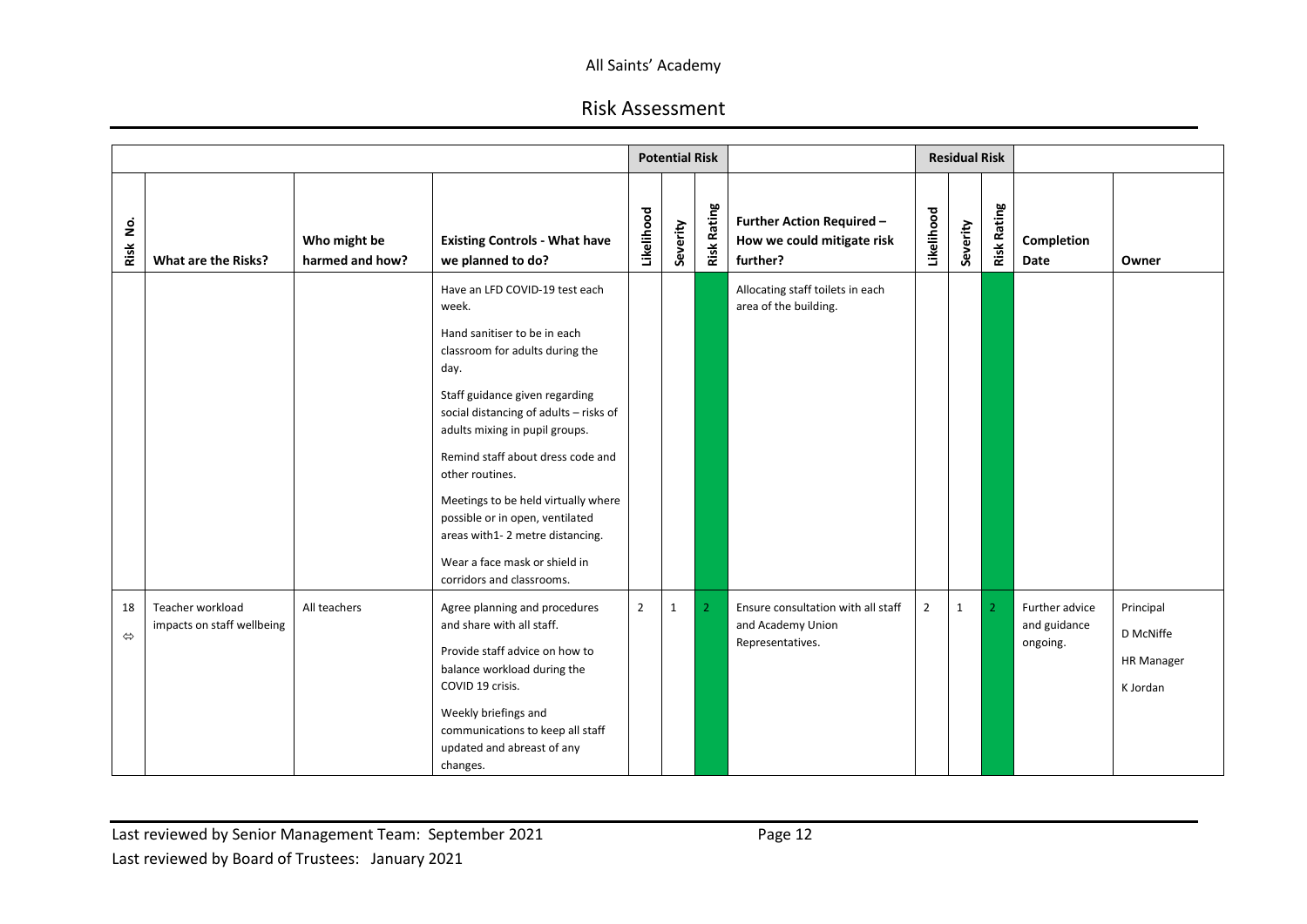# Risk Assessment

|                         |                                                |                                 |                                                                                                                                                                                                                                                                                                                                                                                                                                                    |              | <b>Potential Risk</b> |                    |                                                                                                         |              | <b>Residual Risk</b> |                    |                                            |                               |
|-------------------------|------------------------------------------------|---------------------------------|----------------------------------------------------------------------------------------------------------------------------------------------------------------------------------------------------------------------------------------------------------------------------------------------------------------------------------------------------------------------------------------------------------------------------------------------------|--------------|-----------------------|--------------------|---------------------------------------------------------------------------------------------------------|--------------|----------------------|--------------------|--------------------------------------------|-------------------------------|
| <u>o</u><br>Risk        | What are the Risks?                            | Who might be<br>harmed and how? | <b>Existing Controls - What have</b><br>we planned to do?                                                                                                                                                                                                                                                                                                                                                                                          | Likelihood   | Severity              | <b>Risk Rating</b> | <b>Further Action Required -</b><br>How we could mitigate risk<br>further?                              | Likelihood   | Severity             | <b>Risk Rating</b> | Completion<br>Date                         | Owner                         |
|                         |                                                |                                 | Allow staff to wear their own<br>additional PPE whilst on premises,<br>if appropriate i.e. face covering.<br>Communicate revised ways of<br>working and reasons to parents to<br>help manage expectations.<br>Provide HR Support to meet needs.<br>Provide contact details and support<br>routes for staff with any concerns.<br>Brief staff on the protocols for<br>online learning in accordance with<br>the Academy 'Acceptable Use<br>Policy'. |              |                       |                    |                                                                                                         |              |                      |                    |                                            |                               |
| 19<br>$\Leftrightarrow$ | Curriculum Provision in<br>Academy and at home | Students                        | Curriculum model allows for<br>continuity of provision in line with<br>DfE guidelines whilst maintaining a<br>broad curriculum.<br>Teachers plan in faculty teams to<br>support Academy and remote<br>home learning for absent students.<br>Outdoor learning can be used to<br>support distancing measures,<br>learning and wellbeing.<br>To Microsoft 365 and Teams to<br>provide a full timetable of remote<br>learning. Academy to enhance      | $\mathbf{1}$ | $\mathbf{1}$          |                    | Laptop scheme is in place to<br>provide IT hardware to our<br>disadvantaged students who<br>require it. | $\mathbf{1}$ | $\mathbf{1}$         |                    | Further advice<br>and guidance<br>ongoing. | Vice Principal<br>L Wilkinson |

Last reviewed by Senior Management Team: September 2021 **Page 13**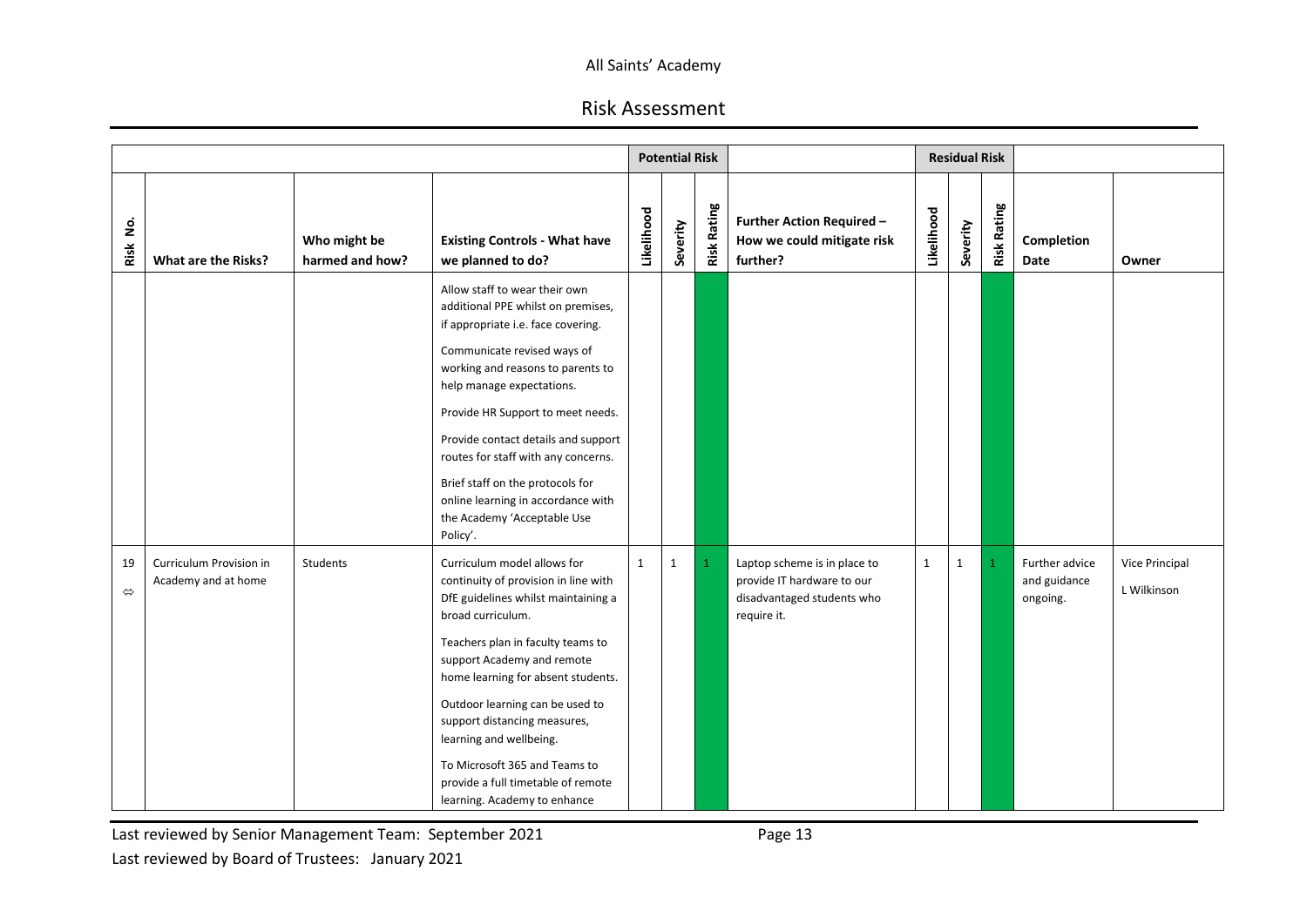|                         |                                                                                                                                                                                                                                                              |                                           |                                                                                                                                                                                                                                                                         |                | <b>Potential Risk</b> |                    |                                                                                                                                                                                                                                                                                  |                | <b>Residual Risk</b> |                    |                                            |                                                                  |
|-------------------------|--------------------------------------------------------------------------------------------------------------------------------------------------------------------------------------------------------------------------------------------------------------|-------------------------------------------|-------------------------------------------------------------------------------------------------------------------------------------------------------------------------------------------------------------------------------------------------------------------------|----------------|-----------------------|--------------------|----------------------------------------------------------------------------------------------------------------------------------------------------------------------------------------------------------------------------------------------------------------------------------|----------------|----------------------|--------------------|--------------------------------------------|------------------------------------------------------------------|
| غ<br>S<br>Risk          | What are the Risks?                                                                                                                                                                                                                                          | Who might be<br>harmed and how?           | <b>Existing Controls - What have</b><br>we planned to do?<br>teaching and learning in the home<br>and on site for a blended learning                                                                                                                                    | Likelihood     | Severity              | <b>Risk Rating</b> | <b>Further Action Required -</b><br>How we could mitigate risk<br>further?                                                                                                                                                                                                       | Likelihood     | Severity             | <b>Risk Rating</b> | Completion<br>Date                         | Owner                                                            |
|                         |                                                                                                                                                                                                                                                              |                                           | approach if and when appropriate.                                                                                                                                                                                                                                       |                |                       |                    |                                                                                                                                                                                                                                                                                  |                |                      |                    |                                            |                                                                  |
| 20<br>$\Leftrightarrow$ | Catering contractors<br>(Aspens Services Limited)<br>do not comply with latest<br>COVID-19 guidance to<br>reduce risk of infection /<br>contamination.<br>Food that is prepared on<br>premises is compliant<br>with COVID-19 health and<br>hygiene guidance. | <b>Students and Staff</b>                 | Ensuring that catering staff: follow<br>usual food safety and hygiene<br>procedures and Government<br>guidance for catering<br>establishments.<br>Catering staff are operating in a<br>safe environment, i.e. in line with<br>our academy's health & safety<br>polices. | $\mathbf{1}$   | $\overline{2}$        | $\overline{2}$     | Ensuring that catering staff:<br>continuous to comply with<br>Aspens Services Limited 'COVID-<br>19 return to work guidelines' (as<br>per attached document).                                                                                                                    | $\mathbf{1}$   | $\overline{2}$       | $\overline{2}$     | Further advice<br>and guidance<br>ongoing. | Principal<br>D McNiffe<br><b>Finance Director</b><br>R van Driel |
| 21<br>$\Leftrightarrow$ | Spread and contracting<br>virus during travel to and<br>from school and provision<br>of safe school transport.                                                                                                                                               | <b>Students and Staff</b>                 | School transport arrangements in<br>support to changes to school<br>times.<br>Where possible encourage parents,<br>children, and young people to walk<br>or cycle to school.<br>Follow government guidance.                                                             | $\mathbf{1}$   | $\overline{2}$        | $\overline{2}$     | We are using two of our school<br>minibuses for the school run,<br>maintaining social distancing and<br>therefore ensuring safe<br>transport.<br>Students living within 3 miles<br>radius are coming into school by<br>parental car, by public transport,<br>by foot or by bike. | $\mathbf{1}$   | $\overline{2}$       |                    | Further advice<br>and guidance<br>ongoing. | Principal<br>D McNiffe<br>Site Manager<br>J Burn                 |
| 22<br>$\Leftrightarrow$ | Spread of virus by other<br>staff (e.g. Move More)<br>working in the building.                                                                                                                                                                               | Students, Staff and<br><b>Other Staff</b> | Tell other staff not to enter the<br>Academy setting if they are<br>displaying any symptoms of<br>coronavirus.                                                                                                                                                          | $\overline{2}$ | 1                     | $\overline{2}$     | Adhere to and consult<br>operational procedures and<br>protocols.                                                                                                                                                                                                                | $\overline{2}$ | $\mathbf{1}$         | $\overline{2}$     | Further advice<br>and guidance<br>ongoing. | Principal<br>D McNiffe<br><b>Finance Director</b>                |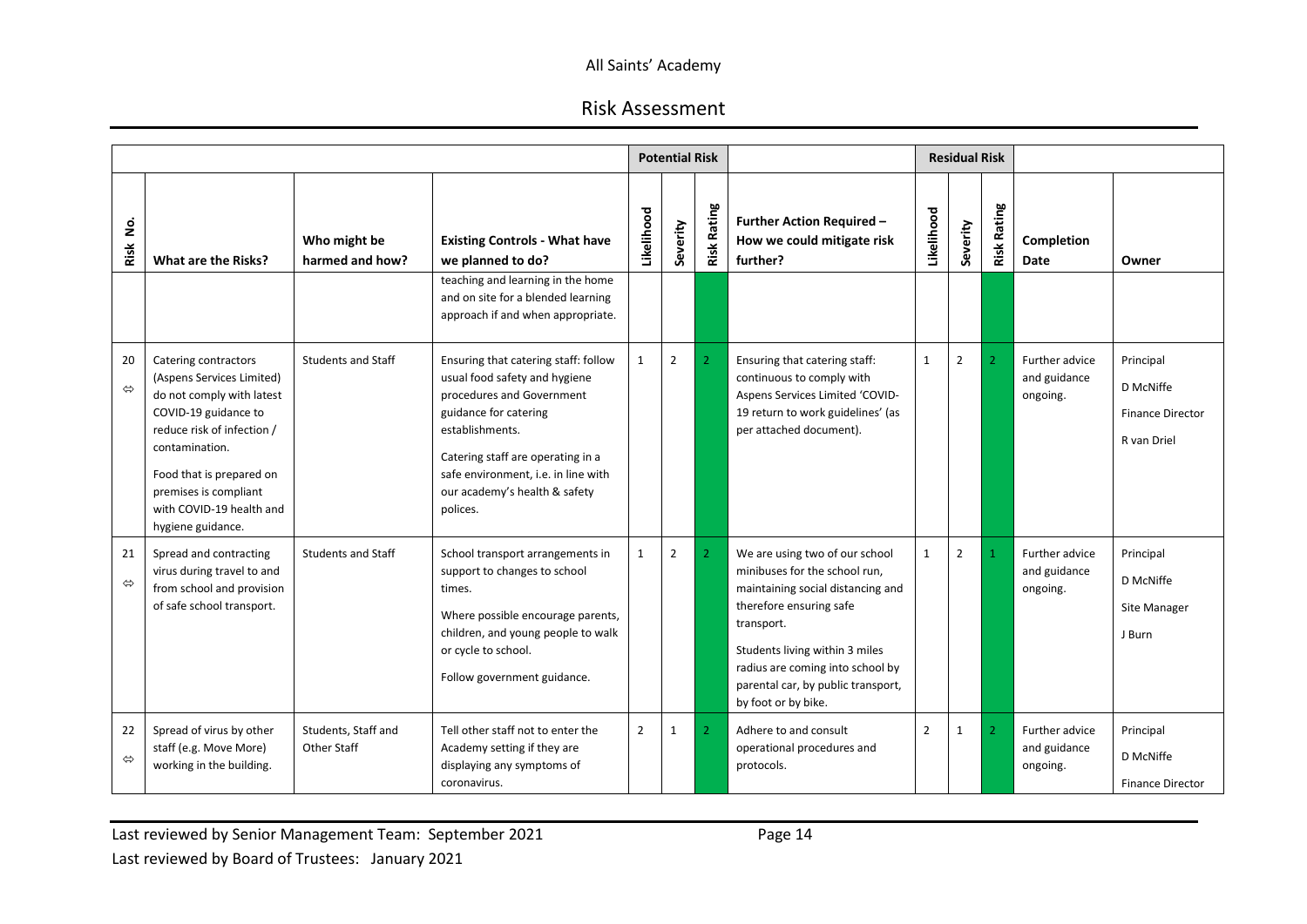# Risk Assessment

|                         |                                                                                                                                                                                             |                                                                                           |                                                                                                                                                                                                                                                                                                                                                                                                                                                                     |                | <b>Potential Risk</b> |                    |                                                                                                                                                                         |                | <b>Residual Risk</b> |                    |                                            |                                                                  |
|-------------------------|---------------------------------------------------------------------------------------------------------------------------------------------------------------------------------------------|-------------------------------------------------------------------------------------------|---------------------------------------------------------------------------------------------------------------------------------------------------------------------------------------------------------------------------------------------------------------------------------------------------------------------------------------------------------------------------------------------------------------------------------------------------------------------|----------------|-----------------------|--------------------|-------------------------------------------------------------------------------------------------------------------------------------------------------------------------|----------------|----------------------|--------------------|--------------------------------------------|------------------------------------------------------------------|
| غ<br>S<br>Risk          | What are the Risks?                                                                                                                                                                         | Who might be<br>harmed and how?                                                           | <b>Existing Controls - What have</b><br>we planned to do?                                                                                                                                                                                                                                                                                                                                                                                                           | Likelihood     | Severity              | <b>Risk Rating</b> | <b>Further Action Required -</b><br>How we could mitigate risk<br>further?                                                                                              | Likelihood     | everity              | <b>Risk Rating</b> | Completion<br>Date                         | Owner                                                            |
|                         |                                                                                                                                                                                             |                                                                                           | Discuss new arrangements for<br>entering and leaving the school<br>building and use of school<br>equipment.<br>Temperature check and LFD COVID<br>Testing as appropriate.                                                                                                                                                                                                                                                                                           |                |                       |                    | Ensuring that other staff:<br>continuous to comply with their<br>return to work guidelines.                                                                             |                |                      |                    |                                            | R van Driel                                                      |
| 23<br>$\Leftrightarrow$ | Inadequate management<br>of contractors / suppliers<br>increasing risk of COVID-<br>19 transmission.                                                                                        | Students, Staff and<br>Contractors / Suppliers                                            | Avoid any contractor works unless<br>emergency or essential.<br>Communicate with contractors and<br>suppliers that they need to prepare<br>to support school arrangements<br>(e.g. building maintenance<br>contractors, food suppliers,<br>hygiene suppliers).<br>Key procedures for working in the<br>school environment and COVID-19<br>controls discussed with contractors<br>or suppliers on arrival.<br>Temperature check and LFD COVID<br>testing on arrival. | $\mathbf{1}$   | $\overline{2}$        | $\overline{2}$     | Site Manager has conducted and<br>will continue to conduct<br>contractor / supplier induction<br>and maintain a record.                                                 | $\mathbf{1}$   | $\overline{2}$       | $\overline{2}$     | Further advice<br>and guidance<br>ongoing. | Principal<br>D McNiffe<br>Site Manager<br>J Burn                 |
| 24<br>$\Leftrightarrow$ | Ability to carry out<br>coronavirus testing for all<br>staff and students in time<br>for their scheduled return<br>to our academy.<br>Not being able to recruit<br>and train all the people | Students, Staff, Other<br>Staff (Move More) and<br>Contractors (catering<br>and cleaners) | How the testing system will<br>operate?<br>Tests will be carried out as per NHS<br>guidance and instructions.<br>Lateral flow testing involves a swab                                                                                                                                                                                                                                                                                                               | $\overline{2}$ | $\overline{2}$        | $\overline{4}$     | <b>Positive test</b><br>If a test result is positive, the<br>staff member / student will need<br>to self-isolate and follow the<br>guidance from NHS Test and<br>Trace. | $\overline{2}$ | $\overline{2}$       | $\overline{4}$     | 6 <sup>th</sup> September<br>2021          | Principal<br>D McNiffe<br><b>Finance Director</b><br>R van Driel |

Last reviewed by Senior Management Team: September 2021 **Page 15** 

Last reviewed by Board of Trustees: January 2021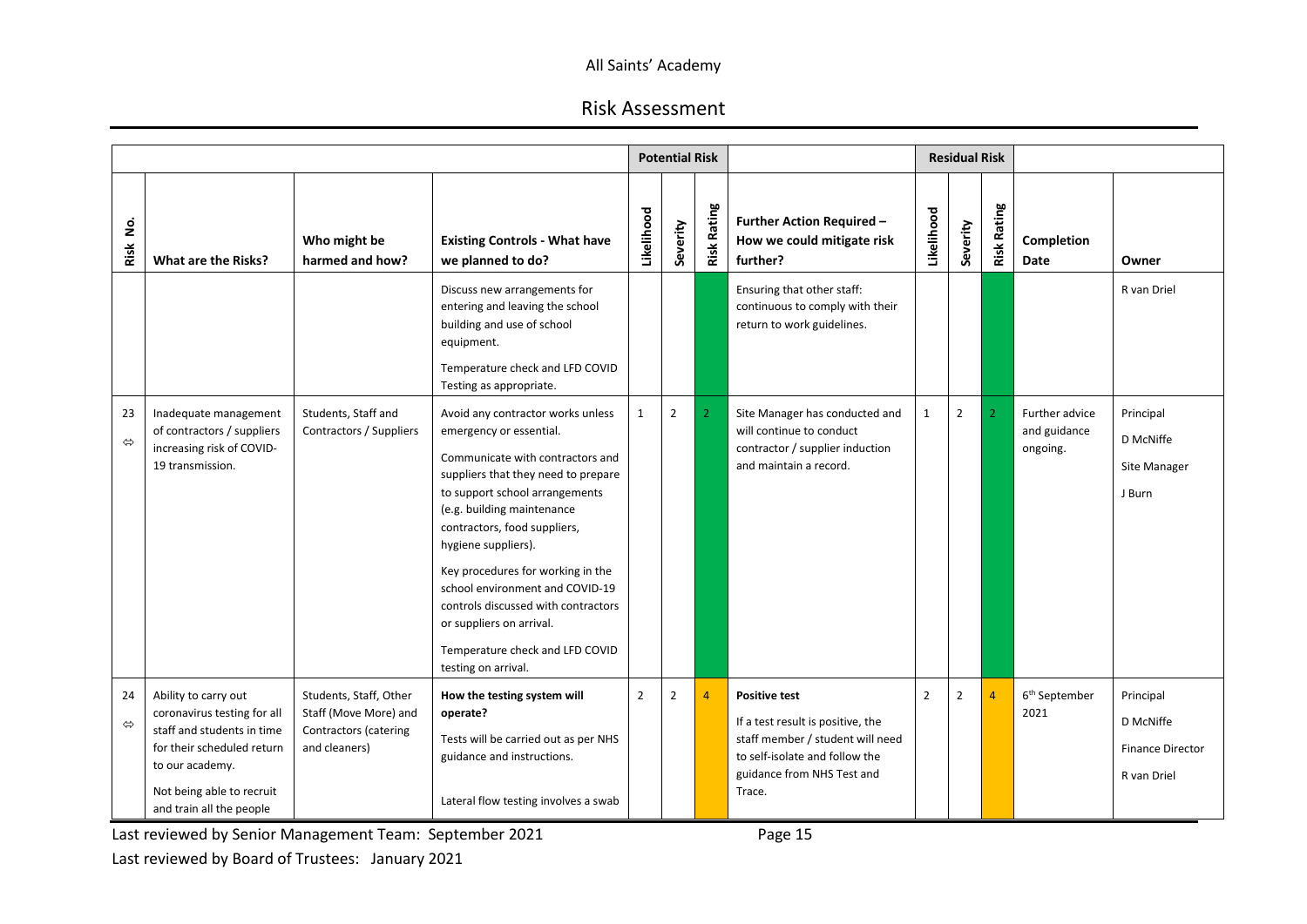# Risk Assessment

|           |                                                                                                                                                              |                                 |                                                                                                                                                                                                                                                                                                                                                                                                                                                                                                                                                                                                                                                                                                                                                                                                                                                                             |            | <b>Potential Risk</b> |                    |                                                                                                                                                                                                                                                                                                                                                                                                                                                                                                                                                                                                                                                                                                 |            | <b>Residual Risk</b> |                    |                    |       |
|-----------|--------------------------------------------------------------------------------------------------------------------------------------------------------------|---------------------------------|-----------------------------------------------------------------------------------------------------------------------------------------------------------------------------------------------------------------------------------------------------------------------------------------------------------------------------------------------------------------------------------------------------------------------------------------------------------------------------------------------------------------------------------------------------------------------------------------------------------------------------------------------------------------------------------------------------------------------------------------------------------------------------------------------------------------------------------------------------------------------------|------------|-----------------------|--------------------|-------------------------------------------------------------------------------------------------------------------------------------------------------------------------------------------------------------------------------------------------------------------------------------------------------------------------------------------------------------------------------------------------------------------------------------------------------------------------------------------------------------------------------------------------------------------------------------------------------------------------------------------------------------------------------------------------|------------|----------------------|--------------------|--------------------|-------|
| ş<br>Risk | What are the Risks?                                                                                                                                          | Who might be<br>harmed and how? | <b>Existing Controls - What have</b><br>we planned to do?                                                                                                                                                                                                                                                                                                                                                                                                                                                                                                                                                                                                                                                                                                                                                                                                                   | Likelihood | Severity              | <b>Risk Rating</b> | <b>Further Action Required -</b><br>How we could mitigate risk<br>further?                                                                                                                                                                                                                                                                                                                                                                                                                                                                                                                                                                                                                      | Likelihood | Severity             | <b>Risk Rating</b> | Completion<br>Date | Owner |
|           | needed to carry out tests<br>and organise the logistics<br>of the testing.<br>Not being able to obtain<br>consent from parents /<br>carers to test students. |                                 | of the nose Results are available<br>after approximately 30 minutes.<br>We have set up appropriate spaces<br>in the building - sports hall and<br>Marquee areas.<br>Schedule is to test students twice,<br>three days apart, to make sure we<br>are breaking the transmission of<br>the virus.<br>Both staff and students will be<br>tested daily, if they have been<br>identified as a close contact of a<br>positive case, so that they can stay<br>in the Academy, rather than<br>isolate.<br>Who will run the tests?<br>Staff have been provided with PPE,<br>including training in the use of and<br>safely disposal of testing kits.<br>We are recruiting volunteers to<br>help with the logistics of testing.<br>Is being tested mandatory?<br>Tests are not mandatory for<br>students or staff. They can return<br>to school on the due date even if<br>not tested. |            |                       |                    | This means:<br>Self-isolating for 10<br>٠<br>days from the date of<br>the test.<br>Stop self-isolating on<br>day 11, if they haven't<br>had a high<br>temperature for 48<br>hours and are well.<br>People they live with<br>must self-isolate for<br>10 days from when<br>they start self-<br>isolating.<br>In case of shortage of staff<br>and/or volunteers, temporary<br>staff can be hired, for which we<br>will be reimbursed.<br>What happens if staff or<br>students don't want to be<br>tested?<br>Staff and students who<br>experience COVID-19 symptoms<br>must continue to follow<br>government guidance as normal,<br>including immediate self-<br>isolation and should book a test |            |                      |                    |                    |       |

Last reviewed by Senior Management Team: September 2021 **Page 16** Last reviewed by Board of Trustees: January 2021